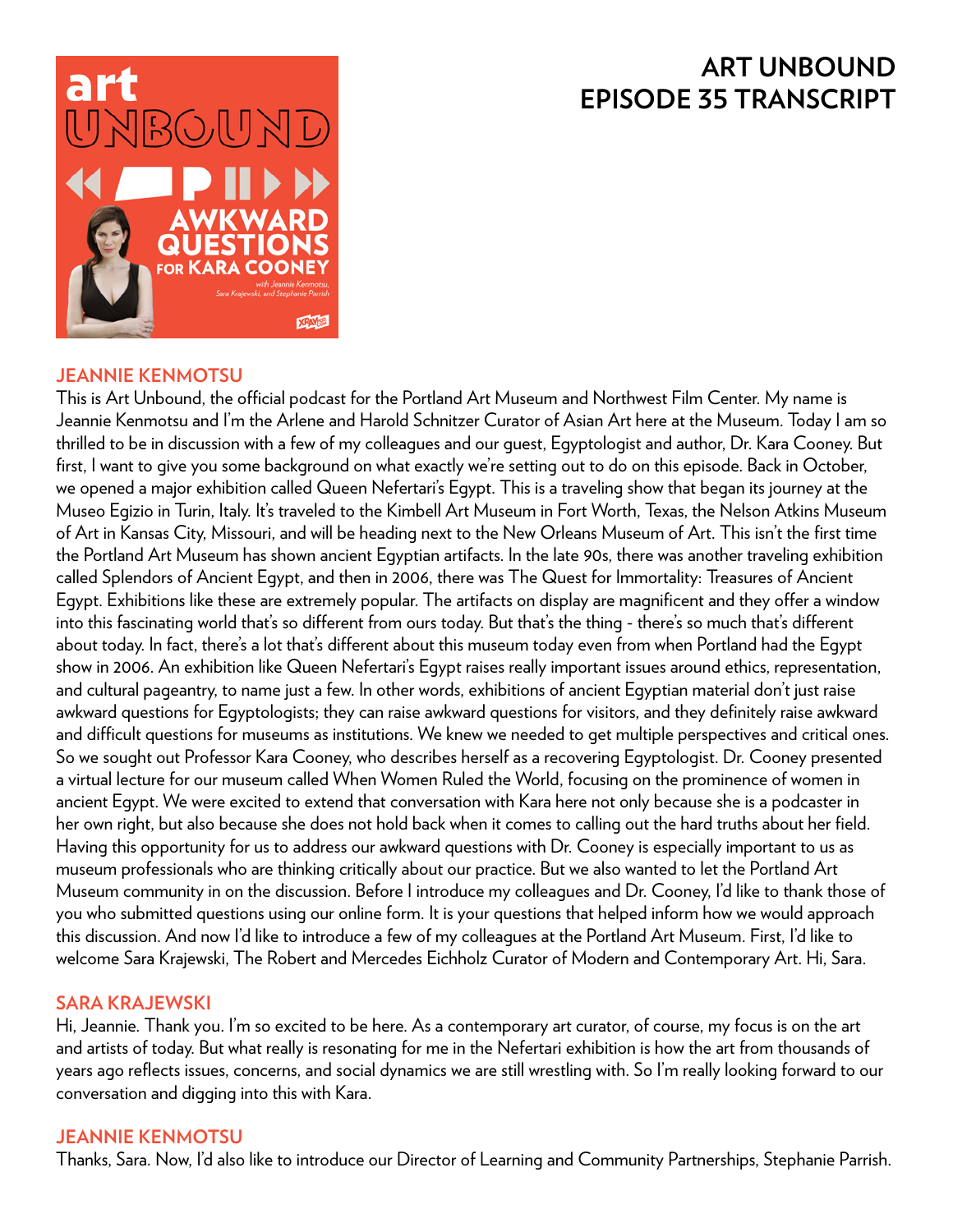#### Hi, Stephanie.

### **STEPHANIE PARRISH**

Hi, Jeannie. I too am really excited. As Director of Learning and Community Partnerships, I'm really interested in how museums can be these incredible spaces of discovery for art, people and cultures across time and place. And I'm also a self-described museum history nerd who thinks and wrestles a lot about museums as institutions that have these really complicated histories around preserving, collecting, and displaying works of art.

#### **JEANNIE KENMOTSU**

And although she couldn't join us for this recording, I want to note that a great deal of input was given by our curator of Native American Art, Kathleen Ash-Milby. Kathleen's perspective on exhibiting funerary objects played a large role in how our museum organized this exhibition. But finally, I'd like to introduce our guest of honor and the namesake for this episode, Kara Cooney, Professor of Egyptian Art and Architecture, and Chair of the department of Near Eastern Languages and Cultures at UCLA. Kara, welcome and thank you so much for joining us.

# **KARA COONEY**

Thanks for having me. This is going to be a fun discussion.

### **JEANNIE KENMOTSU**

So Kara, we had a fantastic program at the Portland Art Museum, where you gave an incredible lecture that centered female queenship in ancient Egypt. So I was hoping we could pick up some of the points and questions raised in your lecture as a starting point today. One of the major themes we wanted to continue a conversation around was the role of women and women's power. And Sara, I think you had some questions to bring forward around this.

### **SARA KRAJEWSKI**

Yeah, I sure did. Thanks, Jeannie. Now the exhibition organizers have really framed a narrative about royal women's roles, and to some extent, their power, or at least their status. But I find the exhibition leaves things a little bit vague. Some phrases we see in the exhibition texts are "first royal wife and "the royal women's palace." And we get rather G-rated explanations of what these really mean. So at Nefertari's time, what was life like in this palace, the Royal women's Palace? Which I've also seen referred to as a harem.

### **KARA COONEY**

I love this question, because this is some of the research that I'm actually doing now. And I am reclaiming, I'm radically reclaiming the word harem. And I find it most vexing that this word is being left unused, because it makes us feel a little icky. Well, dammit, it should make us feel a little icky. And the women who worked within the harem deserve nothing less. So I do use the word harem. And people will say, Well, it's an inappropriate use of the word harem, because this is an Arabic word, taken up by the Turkish Ottoman harem, the which means harim, or not harim women, but haram, sorry, the place that you're not allowed to go into - a forbidden place, and that you can't apply this to Egypt thousands of years in the past. That it's an inappropriate and anachronistic use of the word. However, when we hear the word harem, whether it's applied to Turkish Ottoman, ancient Egyptian, ancient Chinese, ancient Persian, I think we all know in an instant what it means. And it means a collection of women for the sexual biological intensified procreation of one man. And we could call it that instead of harem. That would work for me, it's a little long, but to call it women's palaces, I mean, women for whom serving whom, in what way? It's a very innocuous expression, and I find it problematic, at best, misogynist, at worst. So, I'll leave it there. And it's funny how many women have spoken up in favor of not using the term harem. And I just don't get that from a feminist perspective. I don't understand it.

#### **SARA KRAJEWSKI**

In this space, would women have had much control over their lives? The exhibition sort of positions it as a place where women live together, but there were also men who were overseers or you know who administrated is another term that's used...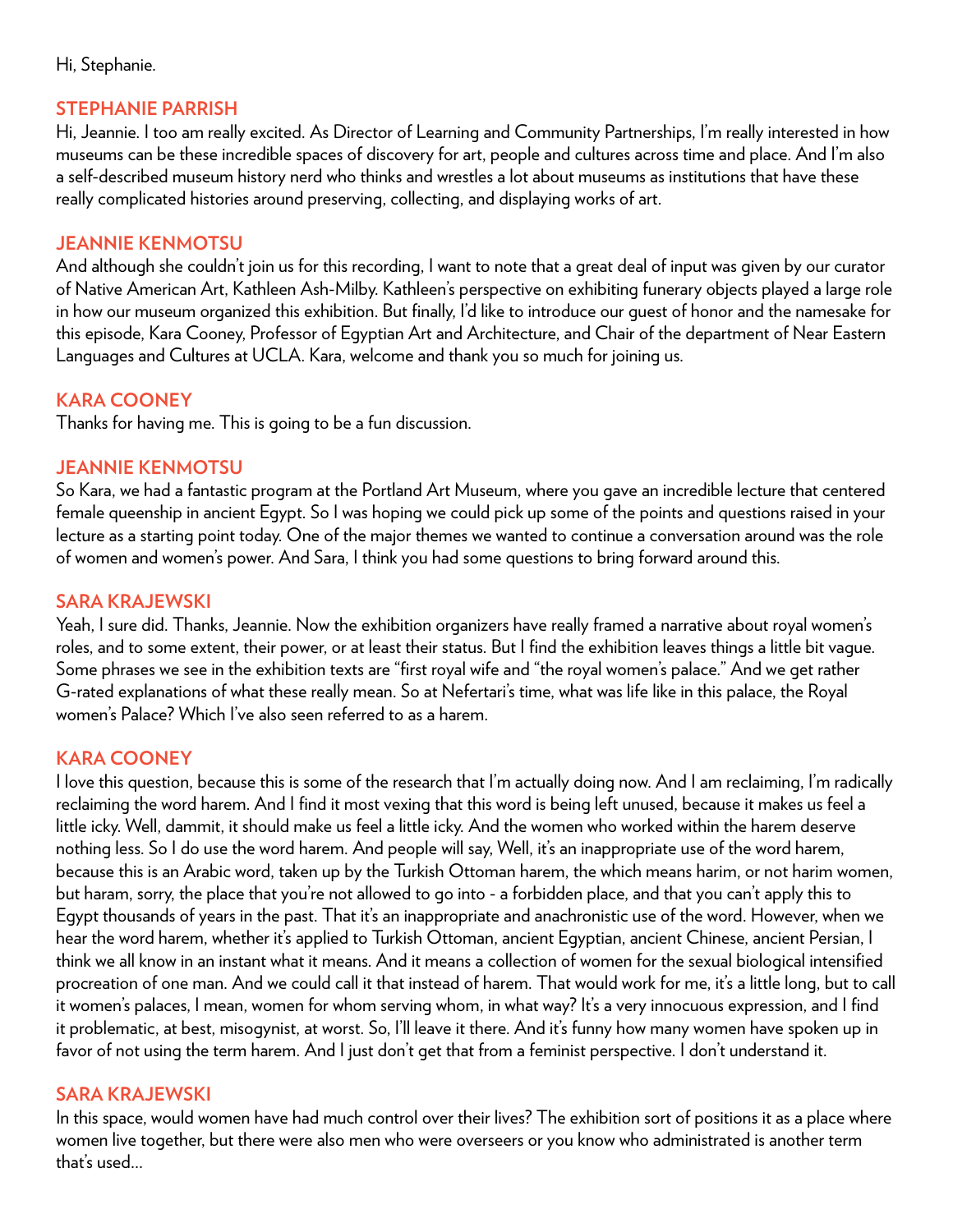# **KARA COONEY**

Yeah.

### **SARA KRAJEWSKI**

...the activities in this women's palace or harem.

# **KARA COONEY**

Yeah, I mean, let's look back at how historical feminist studies worked over the last 40 or 50 years, and it has been very much in the academic spaces, oh, I'm doing women's studies of ancient Greece, look, here are some women. They existed, this is what they did - kind of - and we will look at it. Famous examples of certain women, and we will set them up as examples for all other women. And these are very problematic ways of dealing with women's history. Because what this exhibition is doing, in a sense, is taking Nefertari, the great royal wife, the number one woman, and making her an example for all women of ancient Egypt, that all women could have such a thing, which is like kind of trickle-down social status, if you like. A way of saying, oh, Jeff Bezos has \$300 billion, you could too if you play your cards right. You bootstrap it correctly, and you work hard enough. So Nefertari could have it, so any ancient Egyptian woman could have had this status and this power, which is discounting the systemic hierarchical system, as it existed, that Nefertari coming from a certain family, certain region, we presume, is that she would have had access to a different kind of power, then maybe a royal beauty without the kind of title that she had, access to her husband that she had. It's an interesting thing, this harem, because it is purposefully shielded. It is very little spoken of directly. You don't know exactly who the women were that work. Do we use the word work? Who lived within, dwelled and existed within this institution? What were their freedoms? Or their lacks of freedom? These things are really difficult. But let's take two examples just to be hypothetical, you've got Nefertari on the one hand, who's the great royal wife, the highest ranking woman and we have a lot of evidence for her. You have her depicted in a high context, she gets her own temple in Abu Simbel, for example. Her her tomb in the Valley of the Queens is still one of the masterpieces of art in our eyes. And that would have afforded her and her children a great deal of prestige and privilege in her life. Now compare her to a woman who is unnamed, maybe a woman from the provinces somewhere, maybe a delta woman, who was brought in because everyone thought of her as a beauty, maybe she was defined as being extraordinarily beautiful at the age of 10 or 11. And maybe that beauty drew the gaze of certain high functionaries, who then connected to institutional leaders of the harem, who then placed this girl into the Kings harem. And maybe she's there as a dancer, an entertainer of some kind without a real title. She's just meant to be pretty, maybe she draws the attention of the king now and then, and is drawn into sexual intercourse with the king. How many times in her life does this happen? Twice? Three times? Maybe she becomes a favorite. And he sleeps with her and brings her around with him, you know, but she's not got the level of prestige that somebody else has, and thus, we do not know her name. How many women served in the harem from the 18th dynasty? The 19th? We don't know. There's no spreadsheet of these women. Though the Egyptians love to make lists, we don't have anything like that. And it's a it's very easy to look at history and find the Nefertaris, the Nefertitis, the Hatshepsuts and say these are representative of women in the ancient world. And instead, we need to pull back and say these are very particular women who are serving particular functions within a patriarchal system, and then ask how a patriarchal system commodifies women, and that's my starting point.

### **SARA KRAJEWSKI**

Mm Hmm. Yeah, we did have a really interesting question come in during your lecture from Claire. And I find this is a very contemporary topic, as well, as we see what's happening at the Supreme Court right now over abortion access. Her question was, how did women control their fertility in a place like the harem? And what relationship did that fertility have to gaining and maintaining power or status? Really fascinating how we would even come to know that.

#### **KARA COONEY**

It's a tricky question. And there's all kinds of things swirling around in my head as I try to answer it in a clear a way as possible. Women who have access to herbs and natural medicines, as they would have in the ancient world, will always have access to abortifacients, and will always have access to stimulants or aphrodisiacs. And we can look at both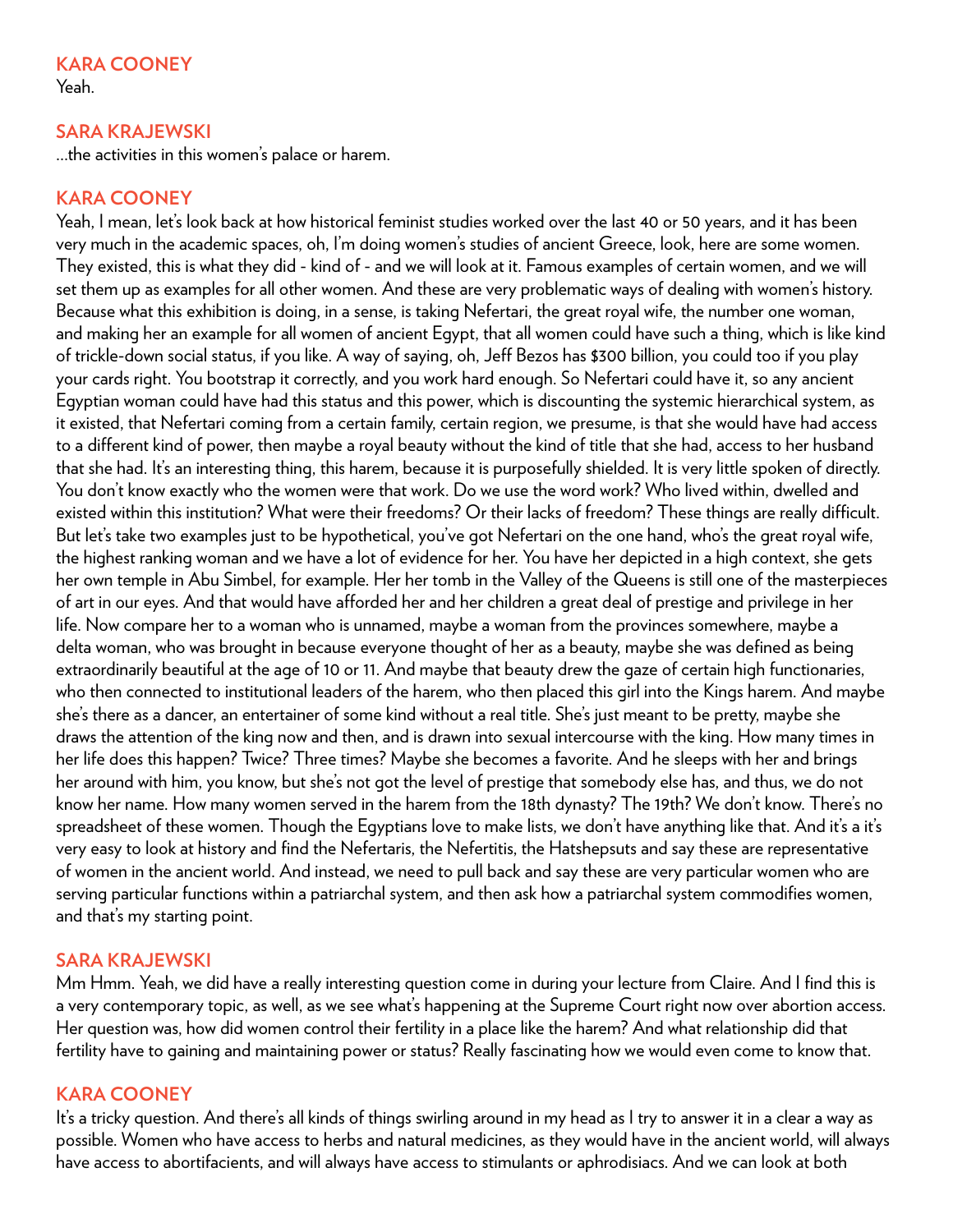of these. I mean, it's an interesting thing that in the United States, or sorry, in North America, one very well known abortifacient is cottonseed oil. And women who worked on plantations, enslaved women who worked on plantations who might have been drawn into sexual activity with the quote unquote master knew that cottonseed oil was a very important abortifacient to be used if they could get their hands on it. And obviously, cotton was available to most people working in cotton plantations. In Egypt, and I don't know the abortifacients, and I would have to look into it. But these things are there. And you might ask, well, why would a woman want to use something like that in a harem situation? But you've already pointed out that there are all of these officials who worked in the harem, there are male guards, there are bureaucrats. And one can imagine that some of these girls would have been as commodities with the king not around watching all the time, drawn into exploitive relationships with some of these men who are meant to watch over them. The Egyptian harem has no evidence of eunuchs, emasculated men working within them. Or maybe they fell in love with the guard or you know that there could be very allowable or sanctioned sexual relationships happening in their own minds. But then once they conceive the child, then it becomes very problematic and an abortifacient might be necessary. So there's that on the one side, and then on the other side, there's the aphrodisiacs with Egypt, which the Egyptians are much more open about. And if you look at wonderful scenes, and I can share these images with you from the high gate of the Temple of Millions of Years of Ramses III, which is about six or seven generations after Ramses II and Nefertari, you can see the king who was surrounded by young females, like just barely pubescent females, they look like they're 12 or 13 years of age, and on their heads and all around you see images of the mandrake and the poppy. The mandrake is a known aphrodisiac, but it also - the root can induce hallucinatory states and can actually put you out if you take too much. But when applied properly, the mandrake fruit can create an erection. So it's a really interesting thing to show the king with a cut mandrake in his lap, right where that erection would be showing that he is capable of performing with his women. So they won't show the abortifacient that you might read about some of these things in medical texts. And I would have to follow up with a look to that, and ask some of my colleagues who deal with these medical texts more carefully. But the aphrodisiacs are there and you know that this is a restricted knowledge that women would pass down to each other, that women when they pass down to each other are often excoriated for, called witches. It's considered inappropriate knowledge sometimes when the patriarchy can step in. You see less of that in Egypt, which is interesting. And that's another - it's another question. So I'll, yeah, I'll stop with that one.

#### **SARA KRAJEWSKI**

Yeah. Great. It's just so fascinating to get this insight into what one's lived experience may have been like at that time, because these exhibitions really do, as you described, elevate one individual or a kind of class of individuals as the example of what life was like at that time.

### **KARA COONEY**

It's meant to be positivistic. It's meant to be celebratory, because that helps us to apply a positivism to the ancient world to say, Oh, look, women have made it we're good now. Everything's fine. These women are good examples. We'll teach the young girls how to be and the fact that it all happens within the context of the patriarchy makes it even more useful for the people who are positivisticly and celebratorialy putting them forward.

#### **SARA KRAJEWSKI**

Yeah, absolutely. Feels very familiar to what we may be going through today. I wanted to shift the questions just a little bit because in another kind of sense of lived experience in ancient Egypt, skin color gets mentioned in a few exhibition texts, and I believe it was one text that indicates in a kind of simple way, men are depicted with darker skin because of living and working outdoors. And of course, I think this treated this way brings up lots of questions. An audience member from your lecture, Eileen Deerdock, picked up on this as well, noting that a label describing a small statuette indicated that the skin was painted to appear lighter to indicate this woman's royal status. So Eileen, of course, was picking up on references to skin lightening makeup elsewhere in the show and connecting it to standards of beauty that favor whiteness or proximity to it in our time. So what do we know about colorism in ancient Egypt? And what was race like in ancient Egypt, if that's even a concept they would have lived with?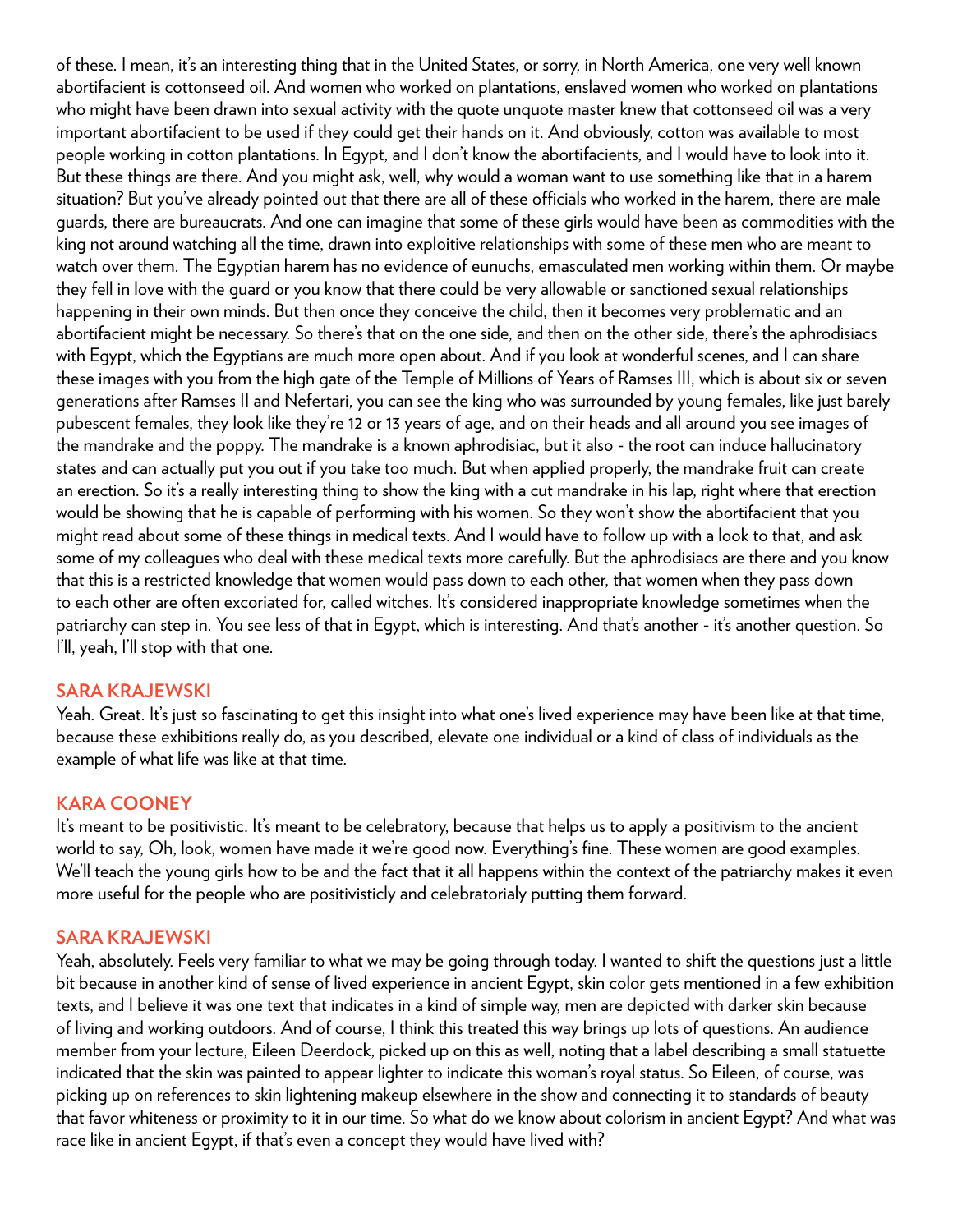#### **KARA COONEY**

Aren't these complicated things? And isn't it interesting that the Egypt that we now receive is so colored, literally, by colonialism and our own burden of chattel slavery and what that is applied to this corner of Northeast Africa, it's very hard for us to disassociate ourselves from that. But let's have a go of it. So let's see what we can do. You know, Egypt had three traditional enemies. Two of those enemies are depicted with lighter skin than the ancient Egyptians. And those would be the Libyans and the West Asians, traditionally called Asiatics, which is- for the West Asians, which is a considered a very, very racist moniker now. And then of course, there are the Nubians, Kushites, many different names can be applied to the people of Nubia or modern day Sudan to the south, and their skin is depicted very dark. The Egyptians have a skin color that is somewhat between these two. So, can you apply races to it? I mean, I think you actually can. This will probably fly in the face of what other ancient scholars feel that you can't use this word race in association with the ancient world. The ancient people didn't use the word race and no, there is no term for race. But there's no term for art in Egypt either. And we talk about that and Egyptians are created a whole lot of it. So this idea that you have a Libyan group and a West Asian group and a Nubian group and an Egyptian group that is favored, is very racially understood in my mind and that there is a positivism associated with the Egyptian race or group. I think that humans have worked with these exclusionary and hierarchical systems ever since the agricultural revolution put us into these hierarchies and ever since regional states were created, Egypt is the first regional state on the planet. It's the first one to not just have a city, or city state, but to expand beyond and to connect many different urban spaces together. And as such, they're like, we are the chosen people and those other people, let us identify them, they look like this. They dress like this, they have skin color like this. If that's not racial thinking, I don't know what is. So it works-It works for me. Now, where we get confused, and where we say oh, they don't have racism is that they're depicting people with light skin and people with dark skin, and they're in the middle, and thus they can't have skin color racism. And I feel that that's problematic as well. For the ancient Egyptians, they were just like the bear in the middle of the Goldilocks tale where everything was just right, and not too light, not too dark. But of course, things changed. As the Bronze Age collapse comes in, and the Sea Peoples come in, and the idea of what it is to be Egyptian and how one is meant to look also changes through time. And then when the Greeks colonize Egypt, after Alexander the Great and the city of Notocris. And all of these places, an idea of what Egyptian skin color's supposed to be also changes. And Egypt will be buffeted around by colonialism and many different ideas of what the ideal race is. Those are complicated questions. But let's go back to the male/female question that you started with, which is so very interesting. Within an agricultural patriarchal society, in which women are meant to work within four walls receive scarce resources from the men folk, and be commodified themselves. It is no surprise that the women as they're competing vis-a-vis one another, are trying to separate themselves from a mere peasant woman, and show themselves as a woman, as a lady, a woman of leisure, a woman without any sort of work that she has to do so that she's not outside under the hot sun. So there is an internal competition within a patriarchal system of women parading their light skin, to show their ability to not have to do manual labor, and their better socioeconomic status and their access to more scarce resources. And you see this all around the world still to this day where women will, in colonial systems and without, from Asia to South America, you're going to see women engaging in skin lightening, either they stay out of the sun, and they wear the visor or whatever, or they're always putting on sunscreen. I wear sunscreen, I mean, we should all do this, right. And I'm a woman of Irish Italian ancestry in California. So you know, we have to do these things. But you can also engage in skin lightening that's more dangerous, involving lead or other chemicals that might lighten your skin. But the Egyptians, they didn't hold back on this, they actually showed women with the yellow ochre and the men have the red ochre. But they're showing this like on coffins or statues or tomb walls. They're all patrician women. They're all women who are of a very high socioeconomic class. But one little tiny thing, and then I'll let you get to your next question is, I'm a coffin expert, right? And I look at coffins from the perspective of gender, buying opportunities, restricted knowledge about religion. Female coffins, they show a certain kind of hair and earrings, they show a lighter skin usually not always, this can change. But they almost always show hands that are flat versus hands that are fisted because the man is active, and he goes out into society and does things whereas the woman is meant to be passive and receiving, a vessel, and commodified. And the light skin goes with that. It really does. Yeah.

#### **SARA KRAJEWSKI**

Mm Hmm. Very interesting how these standards have kind of come down through literally millennia. So I think this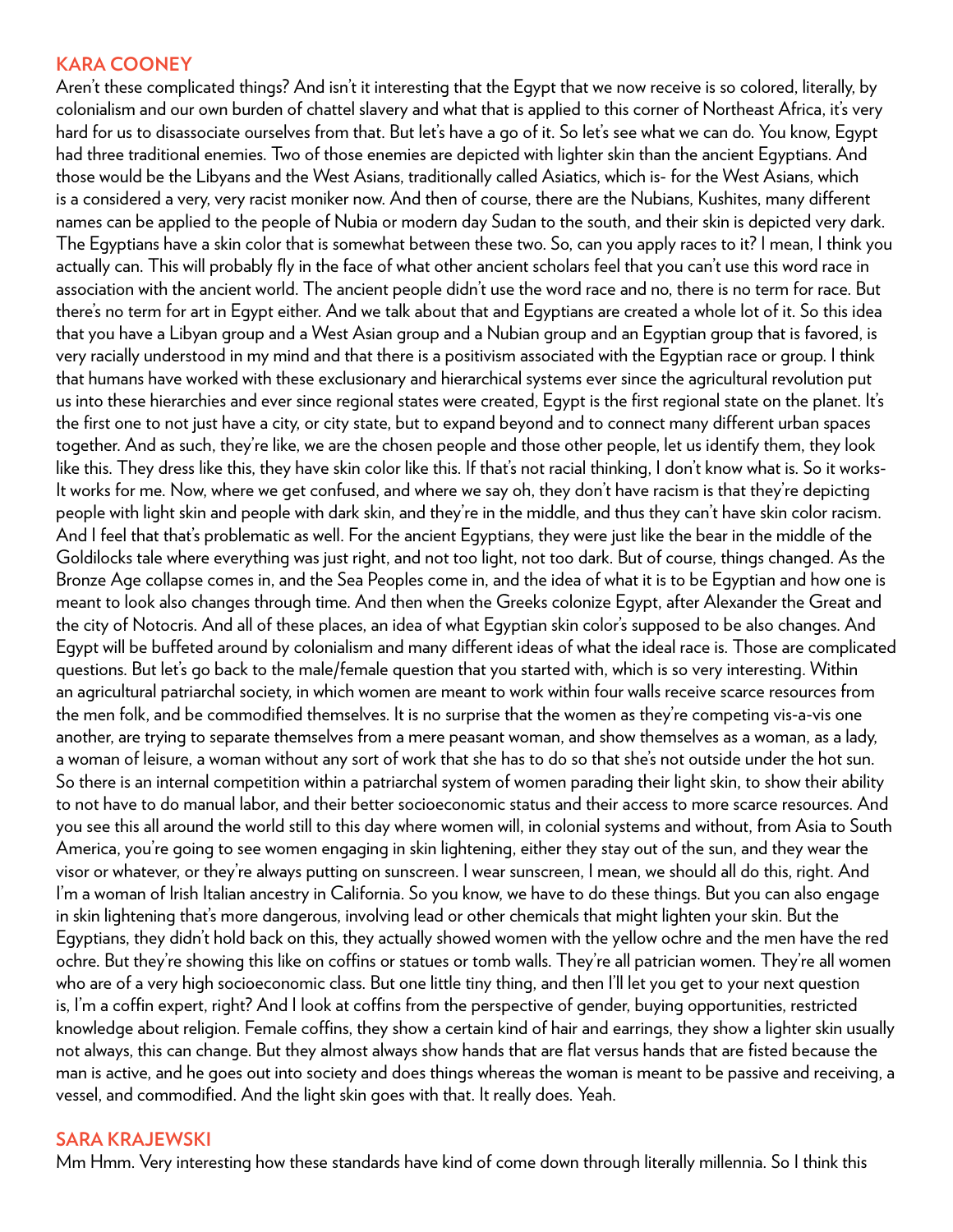is the points you're starting to make around coffins and depictions on coffins is a great lead-in to our next set of questions that I believe Jeannie will be asking on behalf of Kathleen.

### **JEANNIE KENMOTSU**

Yeah. So we've been talking a lot about the, you know, sort of enduring popularity of ancient Egypt as a topic in museum exhibitions and Discovery specials that you know, so forth. You know, of course, there's this fascination with like reconstructing the history of the ancient world, kind of some of these things we're all curious about in recovering, but there's also this kind of popular association, of course, with tombs, with mummies. And so I wondered if we could talk a little bit about this kind of obsession with the dead and the bodies of the dead, the relics of the dead. This is something I think about when I encounter exhibitions of ancient art, whether it's Eyptian or Asian, but I think our audience members ponder this, too. We got a couple of questions around some of the ethical considerations in exhibiting ancient artifacts, and wanted to talk a little bit about your perspective on that.

### **KARA COONEY**

So my perspective is gonna potentially be a little more Marxist and less NAGPRA than you might expect, if that makes any sense. And I'll tell you what I mean. Depicting a mummy in an exhibition, in my opinion, is very different from showing a Native American body or an enslaved human body for our consumption, visual consumption. And the reason is, mummification and funerary arts production were social separators par excellence for the ancient Egyptians, we're talking about 5-2% of the population who could afford these things, who paraded these things in sumptuous displays, to make sure that everyone realized that they and only they would have the physical ability to stay in this world for longer, to connect with their ancestors, to become a superhero kind of ancestor who could be intercessed in the afterlife. This great show, and the dead do not bury themselves, put on by the family members of the dead was a means of elevating certain families, creating superhero ancestors making sure their family lineage was was revered and feeding into patriarchal patronage systems that allowed a hierarchical inequality to continue unabated. Because the Egyptians did that, because they put so much wealth and so much expertise and trial and error and invention into mummification, coffin creation, varnishing, and all of these things that they did. It's one of the reasons I think we're so obsessed with it, and why we want to consume it so much. Because we also want to live forever, we also we understand immediately, whether we can enunciate it - verbalize it or not, we know that they're telling us about their social power, that they are communicating that they have something that we desperately want, and they're going to show it to us, and we just get to look at it, we don't really understand it. What are those texts mean? And what is it, we know that it's something very important, but we're not allowed to really completely understand it, there's a lot of restricted knowledge involved in this. In my opinion, if people engage in that kind of pageantry, they deserve nothing less than to be shown in museums after the fact. This is a little bit different from what a lot of people have been saying lately that dead people should never be on display in museums, and you know what a mummy without any sort of covering on it, I feel the same way. You know, we don't have to show their genitalia. We need to treat them with respect. But if you have people putting in a ton of time, money, ingenuity into preserving their body for forever, what did they expect was going to happen? The body is now there forever. It is there as a kind of relic if you like, I think that it's deserving of and necessary for study. It's something that can be put, in my opinion, in a museum context with the right kind of explanation. And if people are intensifying the preservation of their body artificially, then if they happen to be displayed artificially, somewhere, I'm okay with that. These bodies were meant for display within their own social circles, as mummies, as things that are more than a human body. So I understand our obsession with it. And I'm not- I don't- and I feel the same way about many Peruvian mummified examples. Not all. Not all, because there's a lot of human sacrifice involved in some of these things, right? So it gets very problematic. Now, if a human being did not intend that, and this is- it's like a legal argument, right? Where you're asking for intention, kind of like if you murdered somebody and you didn't mean to because you were just running them over with your car, but you're old and it's manslaughter. But if you meant to and you planned it, you have intent, then you're going to get a worse sentence. And I feel the same way about, and I'm just coming up with this right now, this legal argument. I feel the same way about these bodies, that if there is an intent of this artificial preservation, then you know, you get what you deserve. But if there is not that intent, and we can prove it, I think circumstantial using the tools that we have as historians, anthropologists, bioarchaeologists, I think we can. And so that's where I go with this. But it is very different from what a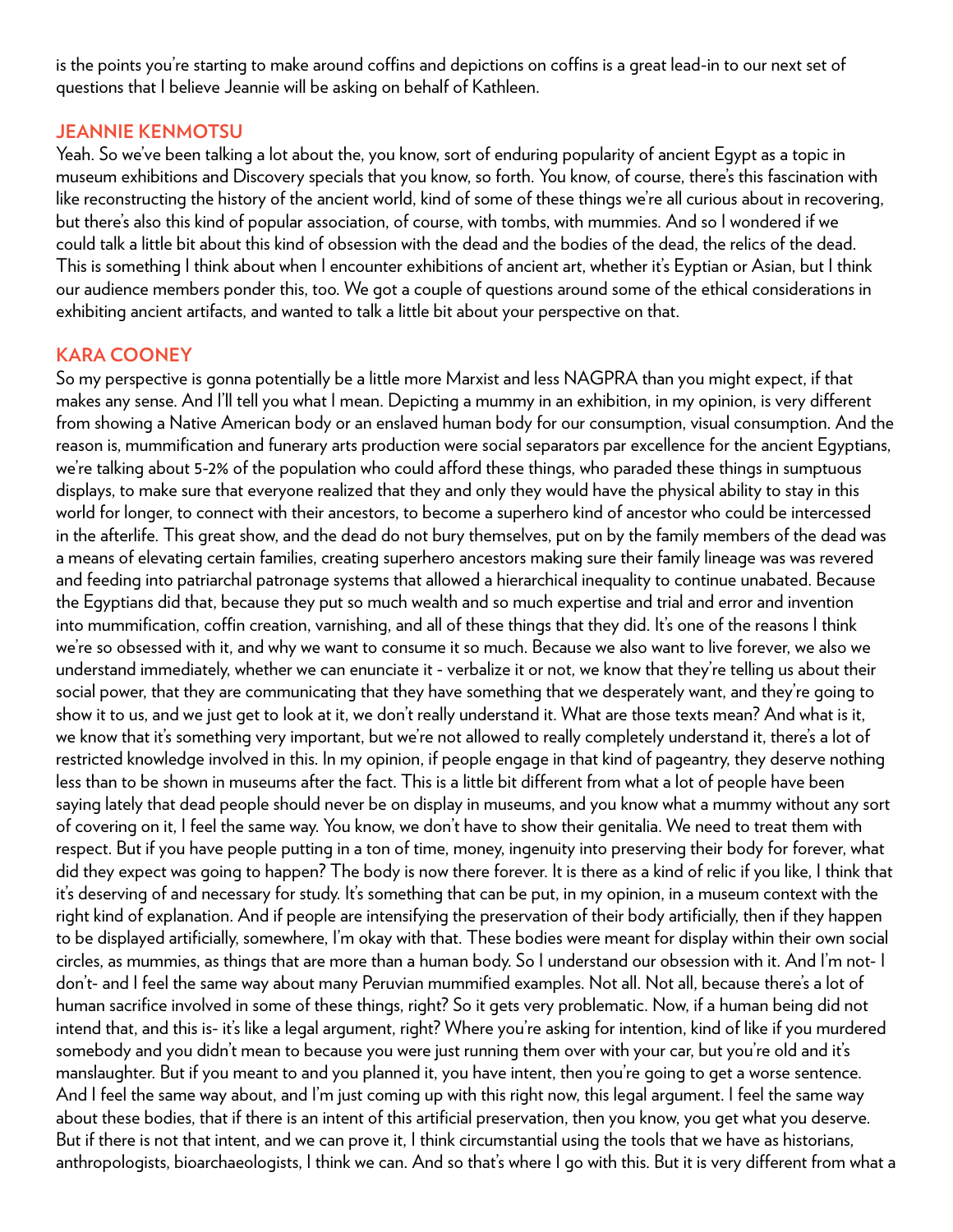lot of Egyptologists and other specialists do say.

### **JEANNIE KENMOTSU**

This is really interesting. Thank you. I probably jumped the gun a little bit. Kathleen, who couldn't be here did, you know seed me with some questions to pose to you. So I'm actually going to backtrack slightly and sort of give some of that context. And then and then follow up on what you were were saying there. So Kathleen, who's our Curator of Native American Art, was concerned from the beginning of our planning for this exhibition about being sensitive to our Native American community members. You mentioned NAGPRA, a little while ago.

### **KARA COONEY**

Yeah.

# **JEANNIE KENMOTSU**

So you know, as you know, in some Native American cultures, it's disrespectful if not dangerous to exhibit objects removed from desecrated graves. And so for this reason, you know, taking a lot of things into consideration, we did a couple of things in the exhibition, we included text to inform visitors that many of items in the exhibition were from graves. Surprisingly, some people, that's not obvious. And also, we did choose to not include the human remains that did appear in other venues for this exhibition. So Kathleen couldn't be here, but one of the questions she posed that I think is- you were already starting to gnaw at was how we reconcile these really different perspectives on the treatment of the dead in museums where you have these diverse audiences and constituents. I mean, every museum is different, every region is different. I'm curious about your thoughts on that?

# **KARA COONEY**

Well, colonialism changes everything, and so does occupation of another place. Right? So within Egypt, the display of these bodies does not disturb me, but as you say, if you're taking these bodies, and you're now putting them into a place that has been forcibly occupied, and colonized, then it's going to have a very different meaning. And you can say oh, but the Egyptians are sending us this and this isn't an Egyptian show. This is coming from Turino, but the Egyptians could have and have done, they have shown these bodies and so there I think your sensitivity is right on and you're putting things into the context of the consumer, the viewer, the person who is trying to learn about this ancient culture. The other thing I would add, and you know, I get this about, I have to be sensitive on my own social media about discoveries in tomb context. I work in tomb contexts, right? This is- I'm a coffin expert. This is what I do. The coffins hold bodies, or once held bodies if they're not in there anymore. And how do I justify that in my own mind? And again, I come in with a bit of a Marxist perspective here, because we're talking about a society that engaged in systemic upholding of inequality, social inequality, such that a minority was able to pull in gilded objects, solid gold objects, imported wood, all kinds of amazing things beautifully decorated. It's, you know, the ancient Egyptians were, I also study reuse, re commodification, and tomb theft in the ancient world. This happened in the ancient world all the time, because there is a way for people who have been oppressed to pull those resources back to themselves when governments and systems collapse. And that's something I'm very interested in. I think that the ancient Egyptians dealt with this themselves, they knew that they had to abandon the pyramid because the pyramid was a beacon that pretty much said, Awesome stuff here, come and rob me. And they had to choose the Valley of the Kings instead, trying to create a secret location, but they couldn't help themselves. Because human beings are this way, by the time you get to the end of the 20th dynasty, tombs that had been secret, and put unmarked into cliffsides that were very high and difficult to get to are now like temples with big, you know, entrances. And every one's like, Look at me, look at my tomb, I'm so awesome. What do they expect is going to happen but some kind of re commodification and reclaiming when that system collapses? So if you're going to surround yourself with gold, you must expect that people are going to go searching for, as you put it, with the exhibitions that you mentioned at the top of the show, treasures. Right? Quest for immortality, Egyptian treasures, this is what we want to acquire and to consume ourselves in these exhibitions. And it's all just swirling around in my mind of more patriarchal excess, and that our consumption in these exhibitions of these treasures is a way of feeling like we can claim them and they belong to us, in a sense - colonially, economically, and the bodies are kind of the collateral damage of the whole thing. But they are also the original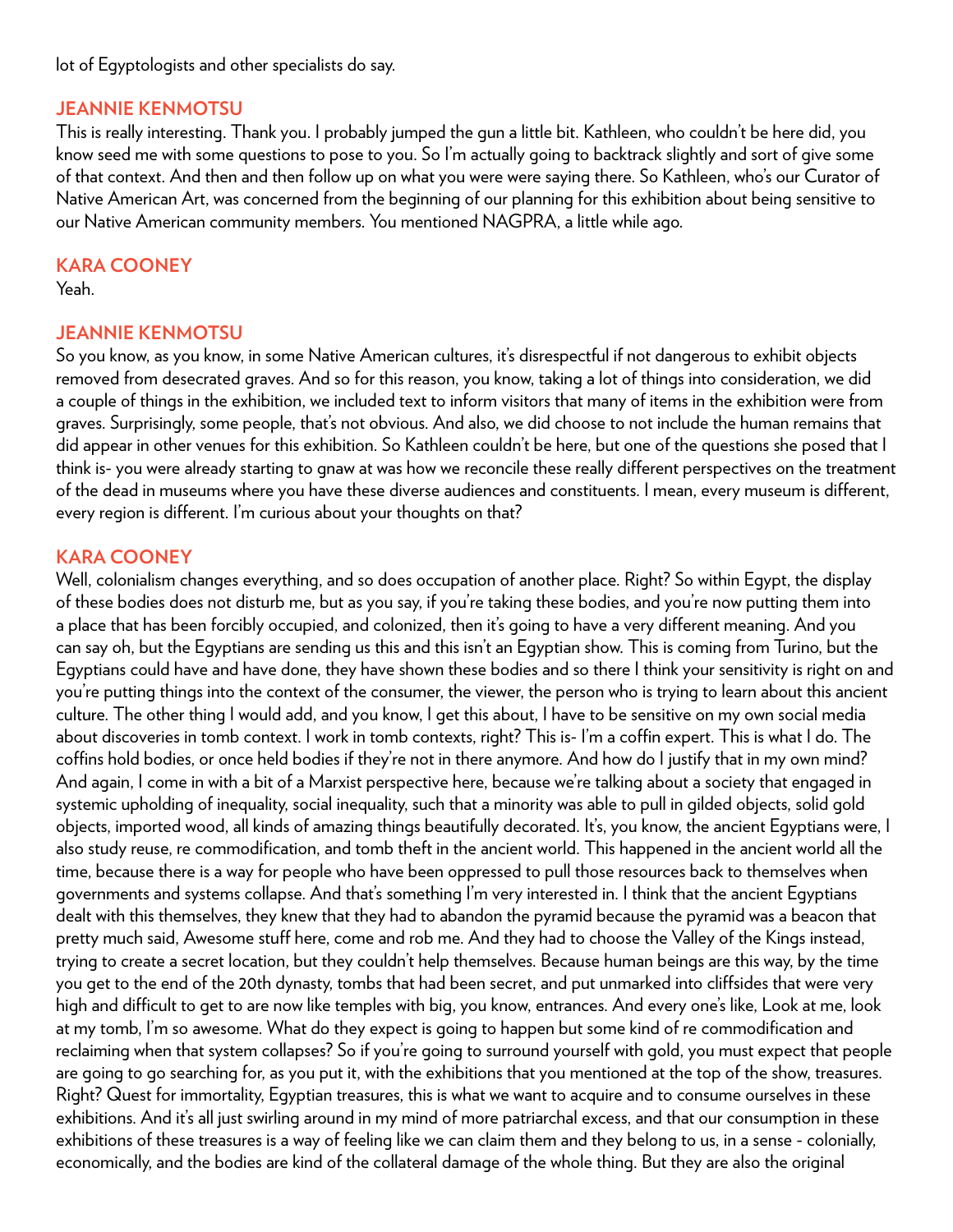agents, in many cases, of pulling these resources, these scarce resources, and hoarding them and keeping them for themselves. So it's a really interesting push and pull, and you used the word gnaw, which I really liked. Because it's as complicated as you can possibly get. Who gets to see these bodies? How does it work? Do you just keep them in storage so that you can examine them there? Are you even allowed to examine them? And, and obviously, I have some opinions that you can, and we should, but I also understand that people think, Oh, these tombs are being desecrated. Do you remember when the King Tut, whenever it was, like, oh, there's a tomb behind the back wall of King Tut, and we should drill a hole and see what's there? Well, I got all kinds of emails and pushback and people saying, they should be left unharmed, and this tomb should not be open. And they're I'm like, Oh, come on, really? You're gonna tell me there might be a tomb full of intact treasures that were purposefully buried there in a totally socially unequal, hierarchical, patriarchal system, and then I'm not allowed to see it because I get to protect those patriarchs? No way, there's no way that I'm going to stand for that. I think they should be examined, and they should be removed, even if we know that that tomb hasn't been opened yet. I'm okay with that. Isn't that interesting? And I think a lot of people would be. But if you're talking about a Native American burial that was placed there without the intent of anyone looking at it, it needs to stay the way- the way that it is

#### **JEANNIE KENMOTSU**

So interesting. Yeah. You know, this is something we face in the field of Asian art, too, you know, with funerary objects. And on the one hand, there's this argument that with ancient art, they're not here to tell us about their world. I think you make a really compelling argument about the kind of pageantry as you say, or self presentation of the tomb, that there is already this built-in element of display. And these objects, of course, are in many cases indispensable to tell any kind of material culture history about their world, right? To tell their story. I'm also curious, just because I, you know, I'm not conversant in your field, what is the conversation with your colleagues who are Egyptian? And what is also the conversation in Egypt today about whether there are any concerns about the beliefs of ancient Egyptians whose remains and burial items are exhibited today? This was also one of Kathleen's questions.

#### **V**

Well, one could gnaw on this quite a bit as well, because I don't know if you know about the parade that happened of the bodies going from the Egyptian Museum, Cairo to the National Museum of Egyptian Civilization. And this parade was a mechanism of bringing the actual physical bodies of the Kings, the New Kingdom Kings, under the auspices of President Sisi, and giving them a new home, but showing his ownership of them and his reception of their power. So in the same way that a Peruvian mummy is used to consecrate a new temple and is moved, if an Temple is moved, that body might be moved to re consecrate it. We saw the same thing in Egypt not a couple months ago. So these bodies in Egypt, it's ambivalent, I'm not gonna say it's easy. And we have to gnaw on this idea, because you've got on the one hand, the movement of those bodies, while the bodies were shielded, they were inside of the coffins that originally, when they were founded in in Deir el-Bahari, their recoffined location. So the bodies weren't shown moving in the parade. But everyone knew the bodies were in there. And the bodies will be on display in a very respectful location and are on display at the National Museum of Egyptian Civilization, where their bodies genitalia, of course, but their bodies are covered, their faces are shown. When you're in that room, the lights are down, and you must speak with hushed voices, because the Egyptians want these bodies to be respected, they are the dead, and yet they're displayed. And yet they're claimed politically. So you can't get more complicated than that. The Egyptians do not like the display of these dead individuals, but politically and ideologically, they have no problems with displaying them with a modicum of ideological reserve such that they can claim them politically.

#### **JEANNIE KENMOTSU**

It's so interesting.

#### **KARA COONEY**  Yeah.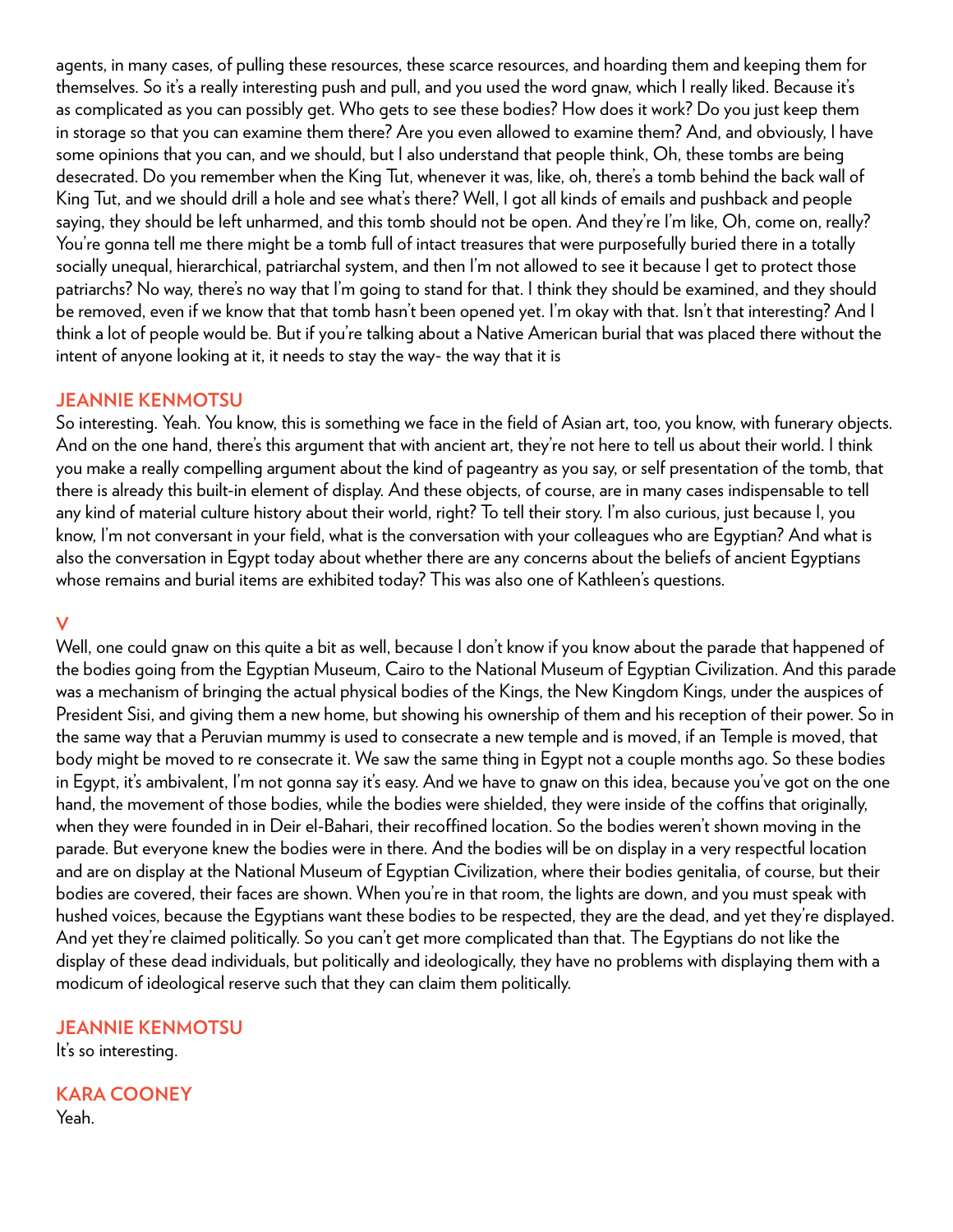#### **JEANNIE KENMOTSU**

So one more question on this topic. This came up during your lecture and again in a listener submission. Theresa asked about this practice of, I think, primarily late 19th and early 20th century archaeologists who in excavating tombs would take the skeleton of a body and discard it or dispose of it and just take the skull home, right to London or Paris or wherever. Can you talk about that practice?

# **KARA COONEY**

I was just talking to a colleague about this practice today. It's so interesting the way these things can work. That colleague is Professor Salima Ikram, who works at American University in Cairo. And she is a bioarchaeologist and I'm like, What is it with the skulls Salima, what's going on? And and she's like, well, I said, is it racist? They're trying to take the skulls so they can measure brow ridges and cranial capacity and say that these people were the dynastic race, and thus akin to being Caucasian or whatever, that and Caucasoid whatever these racial terms are? And she said, No, it's not just that. She says they keep skulls, and they keep hands, sometimes feet, but often hands, and I was like, oh my god, it's like the most human identifying things. It's the things that if I told you all to close your eyes right now, and imagine the hands of your mother, you would be able to see the hands of your mother, you would know what her fingernails look like, what her cuticles look like, what the little, the knuckles look like you would know that that hand cooked, or hit, or you know, was capable of love and bad things and good things. But there was, it's your mama's hand, you can see it. And you can see her face, too. And these are things that we humans are conditioned to keep in our memory banks. We're not conditioned to keep a chest, or leg, or an arm. You know, they're not. And also, and also, when you keep these parts of the body, even mummified, they're more smelly. They're, they're just they take up a lot of space. A head and a hand, you can take a big body and make it VWOOP into this teeny little discreet package that you can then bring back to England, bring back to New York, or whatever. And the heads that we were talking about. And the reason I asked Salima, this is these are things that Herbert Winlock, the archaeologist associated with the Metropolitan Museum of Art, found in the early 20th century at Deir el-Bahari. And when he was finding these bodies, many of them in the notes are described as quite smelly, and on their last legs in terms of preservation instead of trying to consolidate in the 1920s or 19teens. They just said, Okay, I'll take the head and a hand or two hands and we're good and then dispose of the rest, with the understanding that those things are going to tell you the most and you know, you can do a lot with a head. William Flinders Petrie also only kept the heads from the sacrificial burials of Abydos and at Abydos for dynasty one royal burials. And one of my former graduate students now Dr. Rose Campbell, she has been to Cambridge and to the V&A in London to look at the crania that were retained, to do an examination for trauma, perimortem trauma, postmortem trauma, premortem trauma. How did these people die? Right? If they're sacrificed, and we can see it architecturally, can she show that they receive some sort of trauma, perimortem trauma, and she's only got the crania to work with, which is super frustrating. If they just kept some vertebrae, we could say some more and long bones too. But, you know, I have lots of thoughts and feelings on this. And wouldn't one love to find the bodies that were discarded by Petrie, at Abydos and I imagine it could be found. And then what could one do with those bodies in terms of isotope analysis, or maybe DNA analysis and other things? But teeth are pretty good for DNA analysis. So um, yeah, it's interesting, isn't it?

#### **JEANNIE KENMOTSU**

It's really interesting. So interesting, because as you said at the beginning, it's kind of the most tender, most sort of human parts of the body. And then also, they're taking them because they're probably- they pack up neatly, they're not as smelly. There's all these practical and logistical kinds of reasons.

### **KARA COONEY**

Yeah.

#### **JEANNIE KENMOTSU**

Actually, that's a great segue to our third sort of big bucket of questions around museums, Egyptology, institutions, all of which has a direct relationship, of course, to this kind of late 19th century moment that has so much bearing on your field. Stephanie, I know you have a few questions around this. You want to kick us off?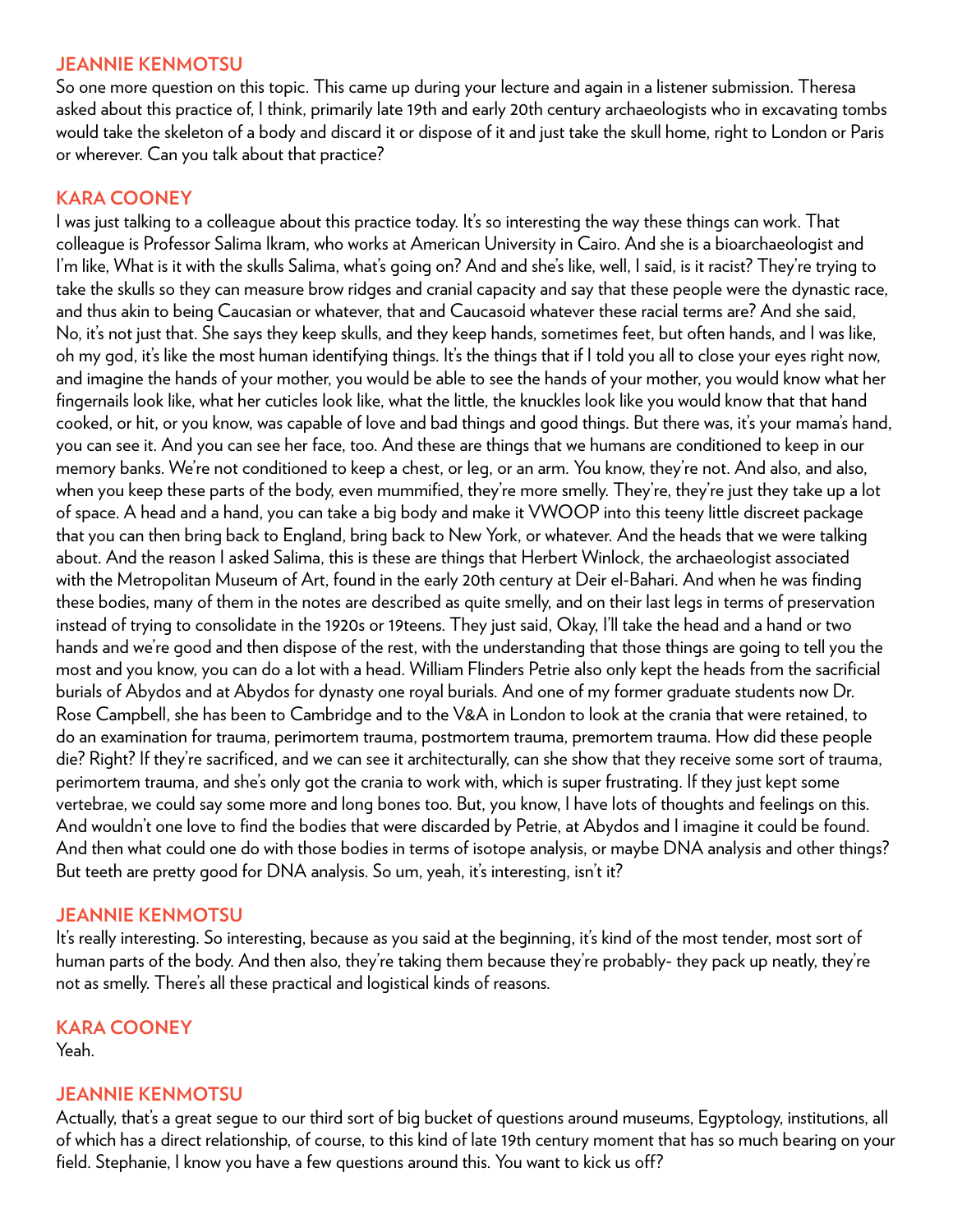#### **STEPHANIE PARRISH**

Yeah, absolutely. It's so interesting to kind of think about the last, you know, thirty minutes of us talking about the content of the exhibition, women's power, and I think, Kara, one of the things I appreciate about your kind of approach is the taking us behind your thinking and sort of revealing, making more transparent some of your own questioning and your own critique of your field. And you know that it's a- you're an expert, but you're also learning and you're constantly like critiquing and evaluating. And I think we do that a lot in museums now, too. Maybe more now than ever. And so I guess I kind of want to just talk a little bit about, you know, some of that, making our fields more transparent, and giving people an understanding of, you know, what some of these exhibitions, they're coming to, like the context of them, the history of collecting and display and preserving. Because I think we take a lot of things sort of for granted, like why things are the way they are.

#### **KARA COONEY**

These are tough questions. And this is really interesting. Where I would start, because I'm obsessed with power, and that's what most of my writing seems to swirl around. Museums are institutions that maintain pre-existing systems of power. And we understand them as such. And, yes, there are some museums that try to undercut that power. But what is the museum but land set aside by rich people, to take objects saved and bought and donated by rich people to then give to the public with their names under them so that everyone can recognize the pageantry and display of rich people. And we are- and it is a patronage system. So we go in, we might pay admission, we might not pay admission, it might be free, because of the patronage it has given to us. But that give and take is something that when we enter a museum, we feel that we are the powerless ones who are viewing and told the story, and that that story is formed and shaped. And those objects are pulled together by people who are telling us what our story - human story should be, might be a story of natural world, it could be all kinds of different stories. And so most museums are not places of radical reframing. Most museums are not places where you allow the public to have any sort of say in what is going on. And most museums are, stay away from that piece. Don't touch this, you got a guard in every room to make sure the objects are kept safe. And I'll take an example from the Getty just recently. About how long ago did this happen? About seven or eight years ago, the Getty fired their entire skilled and educated education force in one go. And they explained it by saying they needed more money for acquisitions. And the Getty just bought a painting of a man looking at a window, and you can check how much it cost, but it's in the hundreds of millions of dollars. They bought- I think. I think it is, check and see how much it costs. But they bought a painting of a man staring out a window. And one of my grad students said, Oh my God, this would have supported this many workers at this museum for this amount of time doing this kind of work. And I posted that, and a lot of my colleagues said yes, but the painting is beautiful, and look at what they have purchased. And this is an amazing thing. And so museums actually make us ask, what is more important - education or things? The rich people or the poor people moving up in society? And when the Getty decided to cut their skilled education museum force, which had masters degrees and was able to create all kinds of complicated narratives that help the public to reframe what the museum was feeding them. It makes perfect sense in terms of ownership, hierarchical society, they didn't want the public to have that kind of connection to their art. Instead, they wanted to be able to buy more pieces, have these things, show these things, and show their power. They replaced that education force at the Getty with volunteers who don't have the skills and don't havesome do, I'm sure. I'm sure there are very good volunteers there. But they didn't go to school to learn how to educate schoolchildren bussed into the Getty. Many students of color coming to a very white part of town in Brentwood, and going to a very white institution where white people gave all of their money to buy these objects. Showing white people, right? So you know, museums, you know, I think about this all the time, I just saw a museum, I think it was the Met. And it was Ramadan. So this is a while ago, and they showed some altar pointing to Mecca and said happy you know, Ramadan and then all these people are like you need to give that altar back and who do you think you are? You don't get to have this altar. And you can't you know, a museum has really got its back up against the wall. How did you get your stuff? Who did it come from? Why are you showing it? What are you doing? Because it is- a museum is essentially a tool of the rich to show their power. It is our modern way of modifying our bodies. It truly is, it truly is. And so museums are, you know...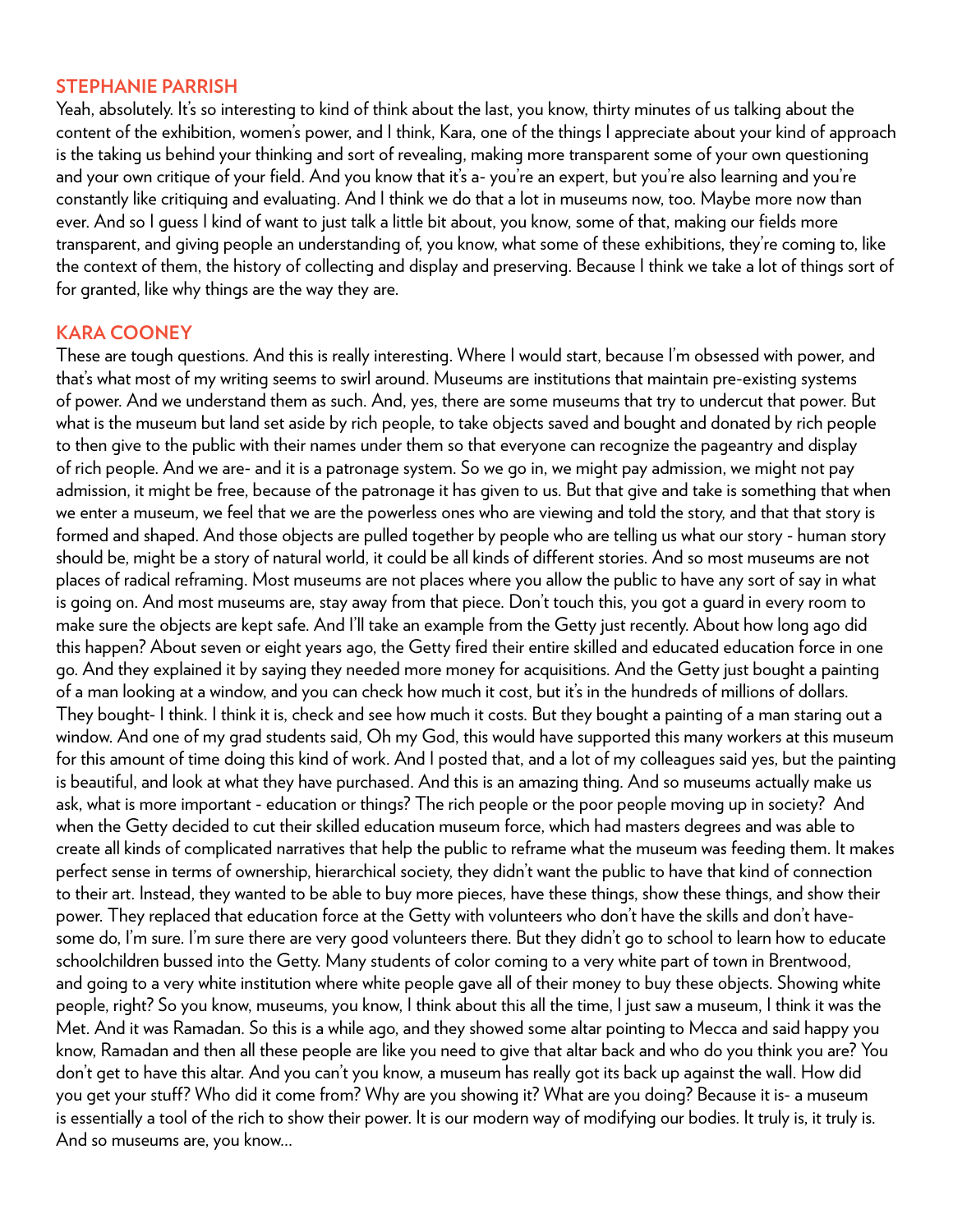### **STEPHANIE PARRISH**

I love it.

#### **KARA COONEY**

...and that's why they're underfunded when the rich people pull out and it becomes a place for the community, then forget it, they don't get any more money. It's done. Unfunded. And you guys know what it's like to work three jobs, because 50 years ago, your museum probably hired a whole lot more people than it does now. So it's the same thing I say that as soon as Black people got to go into the swimming pools, they're like, fine, we don't need swimming pools. We're just not going to do that. As soon as people of color decide they want to get educations, too they're like, oh, it's gonna be really expensive. Now get a student loan to become middle class. All of these things are part of this conversation.

#### **STEPHANIE PARRISH**

Talking to you sometimes reminds me of one of my favorite artists and a colleague of yours at UCLA, Andrea Fraser, who is known for institutional critique. That idea of, you know, turning- artists turning their eye on to the institution and the structures and making those problematic systems visible. Do you think of yourself as a practitioner of institutional critique within your own field of Egyptology?

### **KARA COONEY**

Oh, hells yes. And I had a colleague write me not long ago saying, oh, what does it feel like to be a recovering Egyptologist?

### **STEPHANIE PARRISH**

That was my next question.

### **KARA COONEY**

And I wrote back and I was like, ah, ha, ha, ha, I started with it feels fine. You know, and then I got to the topic at hand, which was about an article for somebody's special. But um, you know, I recognize my privilege as somebody who gets a salary and benefits and a pension from one of the few surviving state schools that hasn't completely privatized. But you know, what? UCLA is almost there with everybody else. And I am part of a dwindling FTE that has tenure at a university as we privatize and Uberize our teaching at universities around the land. I'm one of those few full time people left. When I started, I'll say, maybe 50% of teaching at a university was done by full time faculty with benefits. Now, I would say that 20% of teaching at Universities is done by full time faculty with benefits. And I am now- and look at us, all women working for these institutions, then people are like, Oh, you have so much power. I'm like, No, it's as soon as they carpet bomb and privatize the institution and defund it that women get to come in and be a part of it, because the men don't want to have anything to do with it. And that means that we are truly living within a patriarchal system that we may want to be post-patriarchal, but we ain't there yet. So Egyptology is all a part of these bastions of power and the way Egyptology works to celebrate, and positivisticly uncritically set this power before us, going dynasty by dynasty and being all particularist and getting all of the details straight, without understanding that they are celebrating an authoritarian regime. I now have problems with that. But I didn't have problems with it as a grad student. I didn't see it in that way, because I didn't have my great white American awokening yet.

#### **STEPHANIE PARRISH**

Right. Right. Maybe that's sort of a good segue to my next question. I have really enjoyed your YouTube series, and especially your 2020 episode, which was "Is Egyptology Racist? Short answer: yes." Which I recommend it to many people. And early on that episode, you know, you talk about that you'd like things complicated and messy, which I also appreciated. Because as a museum history nerd, I too, like the complicated and messy. I don't think you can work in a museum and not have that as well. And you talked in that episode about an early moment in your career at the National Gallery of Art. And I think you were a Kress fellow, a Samuel H. Kress fellow, and you talked about- you had applied for a non-western position. And that when you got there, it was like, Well, no, Egypt is a Western discipline.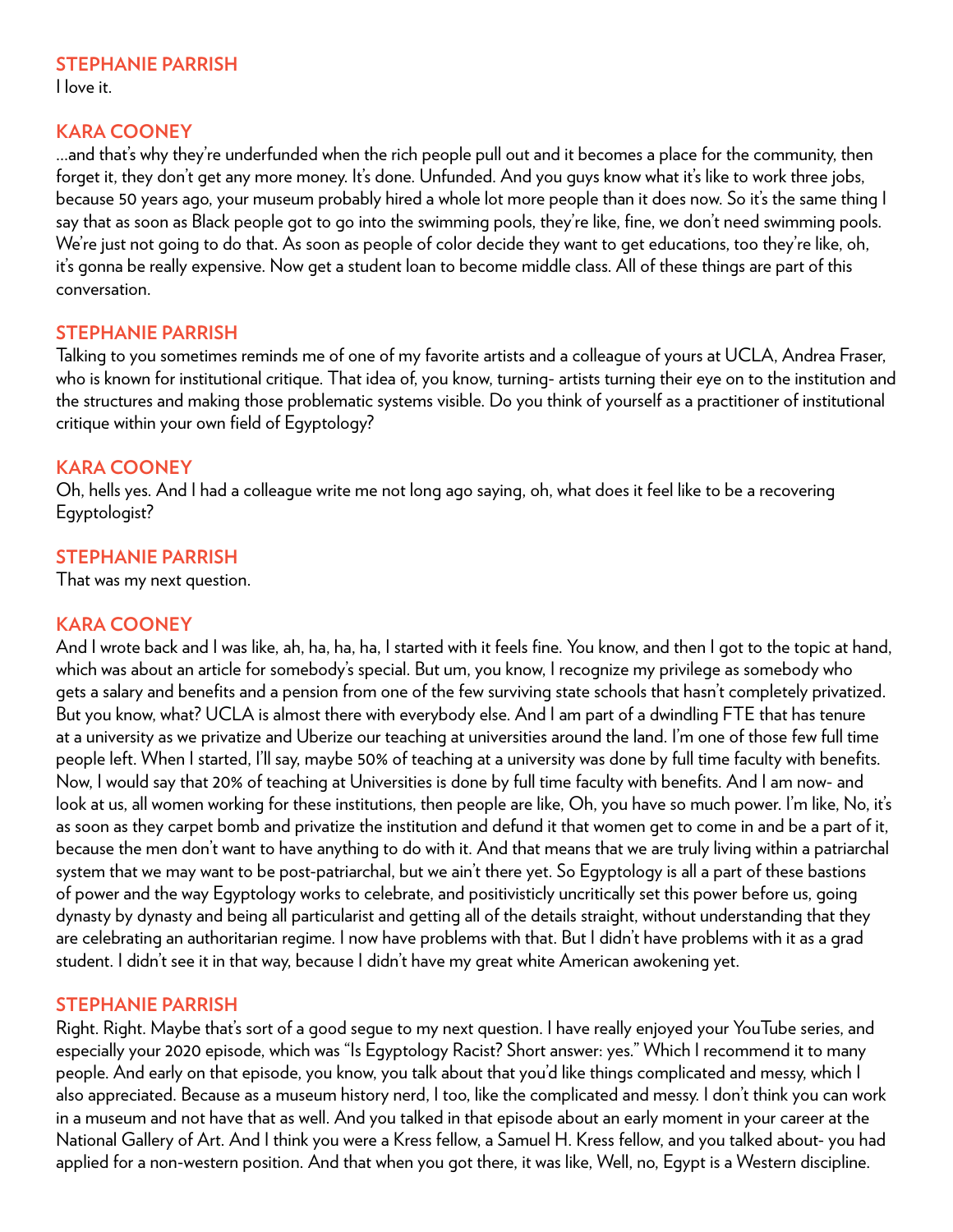And I just wanted to ask you about like how museums are so a part, right, of this definition of Western/non-Western and what that felt like? Like at that moment in your career, and how you kind of have come through that process of thinking about Western and non-Western art and museums.

### **KARA COONEY**

Yeah, it's an interesting thing. But what do you do when you go into museum? You walk in and you go to the African art wing, or you go to the East Asian wing. And those are monikers that are quite progressive, right. You might go to the ancient Near Eastern wing or the Orientalist wing, but everything is categorized according to groups that we expect to belong together. And we don't mix those groups up, because that would be inappropriate. So the museum is there to put things- it's almost like the Egyptians, the Libyans go here, the West Asians go- or the Asiatics as they would say, would go there and the Nubians go here. And this is where we fit. And so, so many museums in Europe and the United States and in Africa, are there to put a certain idea of what humanity is at the center, and then surround it with these other things that are not us, to make us feel superior. And then to make the other thing something worthy of consumption beyond us. And I think when it was explained to me that I would be in the western category, it was considered something I should be happy about, because it was at the time when Mary Lefkowitz had written her book against Martin Bernal's Black Athena, and had gone to, you know, taken him down point for point saying that Egypt is not the predecessor of the classical world, and it can't be considered as such. And so the National Gallery telling me oh, no, Egypt is Western. It made me go Wait, what? It's in Africa. But then you see that then, when I was acting as a co-curator at LACMA, LA County Museum of Art, for the reboot of the King Tut exhibition in 2005, all of those things came back, because on the floor, the main entrance floor of the exhibition hall, the LACMA people had a reconstruction of Tutankhamun that was done by a French team with very light skin color, that when it was put on the cover of National Geographic, and put on the museum floor, people flipped out. All the white people were like, Yes, this is King Tut. And he is one of us. And we make a claim to his body, his things, his gold, his power, all of that is ours. And there were people picketing in the Museum saying King Tut is Back and he's Black. And I still have my t-shirt. And- they gave me a t-shirt, which is really great. And that reconstruction was taken off view, because it was too much trouble. But that doesn't mean the problem went away. There's still the King Tut is white or King Tut is Black. And talk about messy and complicated, because then when you talk to modern Egyptians, they'll say, Don't you dare call us Black, because the word Black and Arabic is so tainted and problematic, and certainly not radically reclaimed in a positive way that the ancient Egyptians want to dis- modern Egyptian sorry, want to disassociate from being associated with being Black. But then if you push and you say, Well, yeah, but do you consider yourselves white? And they say, No. What do you consider yourselves? Well, not Black, but it's something kind of in between. But there's a lot of ambivalence and negativity surrounding the binary racial assignments that Americans automatically might make. And Egyptians, modern Egyptians, their world does not fit into this binary. It's revealed some of the colorism that ancient- I'm sorry, that modern Egypt deals with. Ancien of course, too. But, you know, it's as messy as could be. Because if you then put the proper skin color, what I would think would be the proper skin color for a Tutankhamun theban reconstruction, it might actually upset some modern Egyptians, who have been colonized six ways to Sunday into thinking that darker skin is problematic. And remember, Egypt still suffers from a north/south divide, where Cairo and Northern delta people is where the power is mainly at and the Thebans are considered less than in many ways, not always, and people- Egyptians will tell me that's not the truth. But I see the north/south divide. And I see people of Thebes Luxor modern day getting very upset about people of Cairo and northerners taking all of their awesome treasures and displaying them in museums up north. And I see Thebans or people of modern day Luxor, Asyut, other places in the south, being very upset when television shows show a skin color that is way too light for what they consider their North African skin to have looked like in the ancient world. So it's- this topic is like one of those third rail topics that you just can't stop talking about. It's so interesting. And I also taught a year at Howard University in Washington DC at historically Black college. And on my first day of class and I taught Chadwick Boseman in in very small hieroglyphs introductory class, which was great. And I remember being asked on my first day of teaching ever in a 4-4, 4 classes each semester circumstance, were the ancient Egyptians Black? And I naively asked, Well, what do you mean by Black? And then the discussion blew up within the classroom at Howard University. And we discussed what Black meant, we decided we were going to say people of color, I showed them pictures of people from Luxor in the slides that I had, this is back in the day when I had to go through my slides and look at pictures. And we decided that if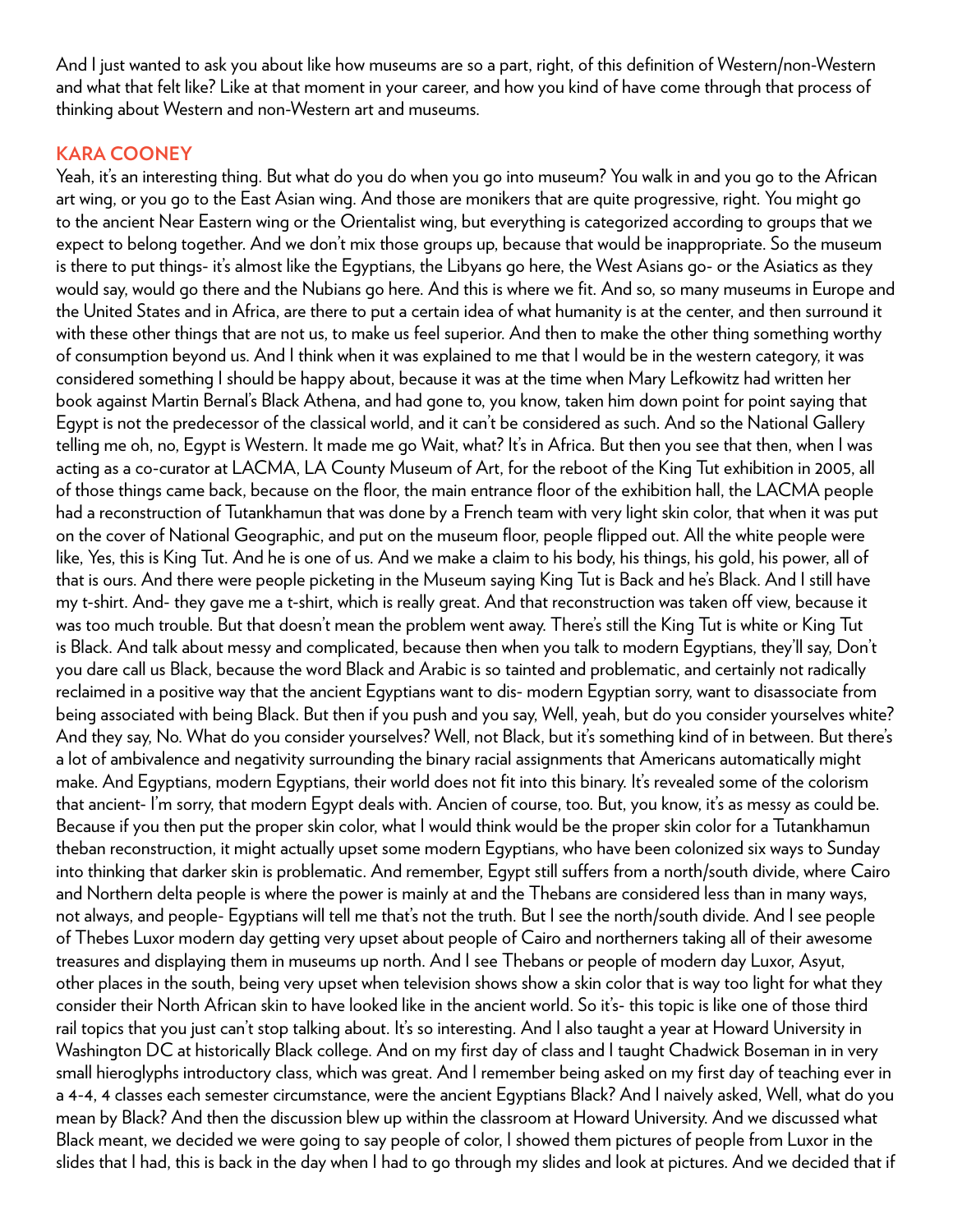these people existed in Alabama in 1954, in the ancient world, if they looked like this, they would sit at the back of the bus. So, but then if you're having this conversation with Egyptian people today, you will have to have a very different perspective, because modern-day Egyptians don't like to be told that they are Black Africans, and there's a huge debate about what the skin color of ancient people was. And Afrocentrism gets involved, and I mean a patriarchal Afrocentrism, which is making a claim of Egypt for Black Africa, not for North African phenotypes, and it gets pretty hateful pretty fast. And I think that we can transcend it by getting rid of patriarchy itself, and going post patriarchal but yeah.

### **STEPHANIE PARRISH**

Wouldn't that'd be nice?

#### **KARA COONEY**

Yeah, wouldn't it?

#### **STEPHANIE PARRISH**

To go back a little bit to some of the exhibitions that you were mentioning, like King Tut, and you know, Jeannie mentioned at the beginning, The Eternal Egypt, and you know, there's a slew of of exhibitions over the last 50 years that the public has come to recognize, like these are the narratives around Egyptian art. And I sort of wonder, like, when you look at that 50 years, has there been a change in the narrative? Is it really different? Is Queen Nefertari's Egypt that different than King Tut? And a follow up question, if you could see any exhibition on Ancient Egypt, what would you like to see? What's a topic or theme you would love to see a museum do?

#### **KARA COONEY**

Oh, damn. I mean, as for the first one, is there any difference from in the last 40 years, I don't see a difference. No. I see a celebration of wealth and riches and highly craftsmanship that few could afford. I see a celebration of women when it's rich women that we want to associate with rich, elite, and educated women. And I see very much a celebration of discovery, white male discovery, or discovery by Zahi Hawass, but patriarchal discovery, and claims of riches and wealth. And I see this in the new cycle when something is found, you know, and it has to be shown in the right, with the right pageantry, this discovery has been made, you know, the City of the Pharaohs and Luxor and all of these things. So, yeah, so that part, I think, hasn't changed too much. I don't think that I'll ever- that in my lifetime, I'll really get the exhibition that I would like to see. And, you know, the book that I wrote, The Good Kings is not being well received by my colleagues. I know that because it's not mentioned at all, there's just crickets, crickets, you know, nobody's even talking about it in a negative way. They're just not talking about it at all, because they don't want to. So the idea that one has to critically examine these kings in our own interest in them, our own obsession with them, that when you say, I've been obsessed with ancient Egypt since I was seven, why? What does it mean? What does it mean to want to know the golden Pharaoh? And what is this attraction? What is all of this about? I think that there's not much interest in such self referentiality. And there's actually a decided push against it that this thing that I do of saying, we are like the pharaohs, we use the same system. We have ideology, too. They have crooks and flails, we have this idea that we call democracy, which doesn't really work in practice, we're not doing it, but we protect it as an ideological sacred cow that you cannot criticize in any way. So the kinds of social critiques that I would like to see, and you could use all of the treasures, all of the beautiful things, to say all kinds of complicated and nuanced, you can make all kinds of conclusions about what power is and how it works upon us and how it gets us to think that we are participating in it even though we are exploited by it. That's the kind of thing I would do. But I'm not sure I would really get my way, because remember that these exhibitions are also part of nationalism. And so in the light of post colonialism if that's what we are, side-eye, you know, can we criticize modern day Egypt because of the colonialism that it has been victimized by. And so people then say, well, we can't criticize Egypt. That's their story to tell. In my post patriarchal thought, I say no, I can criticize modern Egypt just like modern United States, just like ancient Egypt, all of these things are part of patriarchal systems, some nationalistic, some regional xenophobia, what's the difference in practice? But many people don't criticize the Egyptians because they feel it is not their place as outsiders. That is something I do understand. And that's why in The Good Kings, I go after my own patriarchal systems a hell of a lot more than I go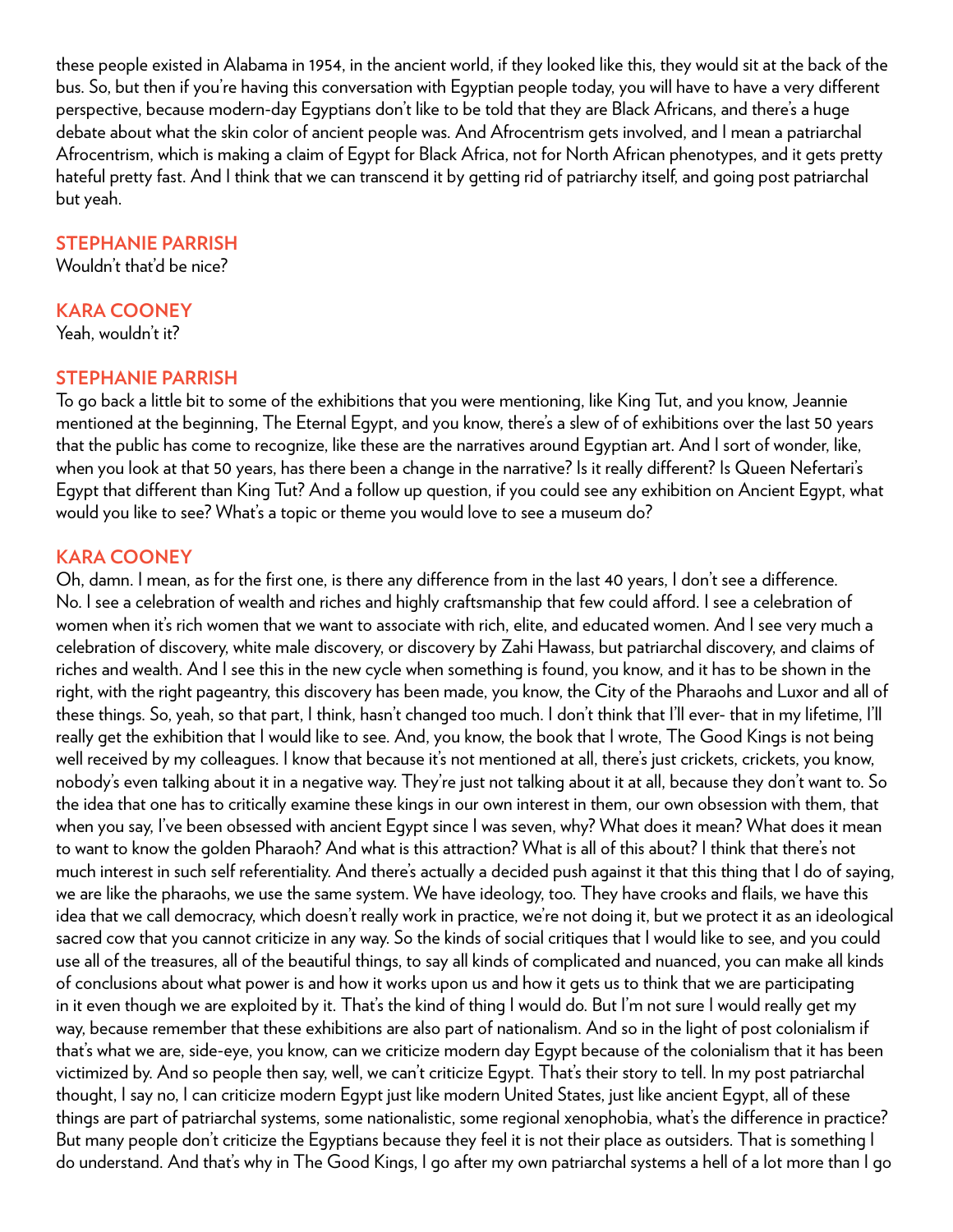after modern Egyptian systems. But when it fits, I'll put it in there.

#### **STEPHANIE PARRISH**

So maybe I'll close with this question that came in from an educator, a member of our teacher advisory council after your talk in Portland, and she asked, What advice would you give educators like me who are interested in changing the way Ancient Egypt is taught in the standard World History curriculum? And how can we begin to integrate your scholarship relating to gender, race, and colonialism? How might a K-12 educator start to bring in some of this reflection and self-reflection?

### **KARA COONEY**

Yeah, I think the first thing one has to do is not deal with it as positivisticly. And so much of this history, my kid is in sixth grade right now. And I just did a drop-in class for his Social Studies group a couple months ago. But the way you read about it in the textbook is a positivistic view of people of North Africa, who were able to build such amazing things and who were kind to their womenfolk. Or, you know, we're able to construct a mountain of stone 50 stories high. And it's all of the wonders of the ancient world, with very little discussion of social inequality. There was a whole packet on the laws of Hammurabi. And while they did go into slavery, brutal punishments for theft, and things like that. They did talk about it. I think it could have gone much further. In that vein, I think there was more and upholding of law and order and why we need it, but they just did it more brutally in the ancient world. But we need law and order today - kind of narrative going on. I know, I know, I was reading just going damn, this is interesting.

### **SARA KRAJEWSKI**

Indoctrination from the...

# **KARA COONEY**

The bad thieves, you know, look at those thieves. They're stealing. They should be punished, right? Yes, they cut off hands. And that's too much. What do we do? We put them in prison. And that's better, right? But it's still saying the thieves are bad, rather than asking why do people steal? And what are they stealing? And what are the circumstances? They're not asking that? It's a very interesting way of looking at it. So I think the more critical one can be of these systems, the better and the more we- the other thing that I see is that we look at these ancient world systems, and we separate ourselves from them, and we create a fiction of modern exceptionalism by doing so. So you look at Mesopotamia - look, they cut off hands, but they invented law and order, and we now don't cut off hands and we do it better. Or look at ancient Egypt, you know, they were able to build that pyramid, we would never do something so selfish, we go into space. And so we, you know, and there that narrative that Us and Them is always there. So our modern exceptionalism is intact, our shining city on a hill is there unsullied, right? We're the good people. So all of this is, in my opinion, an indoctrination into systems of power, where you fit and where you don't. And it is all very cleverly done. And we are writing propaganda using ancient peoples and peoples outside of our own cultural system, without even seeing it as such, and how one can break that apart. I mean, let's just take one example of female power. All the textbooks are like Hatshepsut was able to be a female king or maybe they'll use the word queen and that's okay. But there's like- she was queen, she could be powerful. You could be powerful, too. And they don't talk about the woman as being a tool of the patriarchal system as a placeholder and they don't talk about that Hatshepsut's name is not known in modern cultural memory that Shakespeare didn't write any plays about her. He wrote a play about the failure, Cleopatra, who is remembered as a failure, a glorious heap of destruction, and that we tell ourselves that story so we can remember female power as being very bad, right? So we just look at it positivisticly and just say little girl, you can be a leader and YAY YOU without asking what these women were asked to do, why they got power in Egypt, not in other places? Is Egypt really enlightened and Mesopotamia not? Or maybe the system is just way more authoritarian and family-based, which means the women have to step into keep their hoarded power. And Mesopotamia and Greece are more competitive and the women have no shot. But they're there standing by their man no matter what. So, you know, are we going to get any sort of patriarchal views of these things? I don't think so. I just gave a talk about The Good Kings to a group in Denver that excoriated my conclusions about kingship and authoritarianism, and were very upset about me linking modern and ancient power about my slide that showed Putin with a bare chest on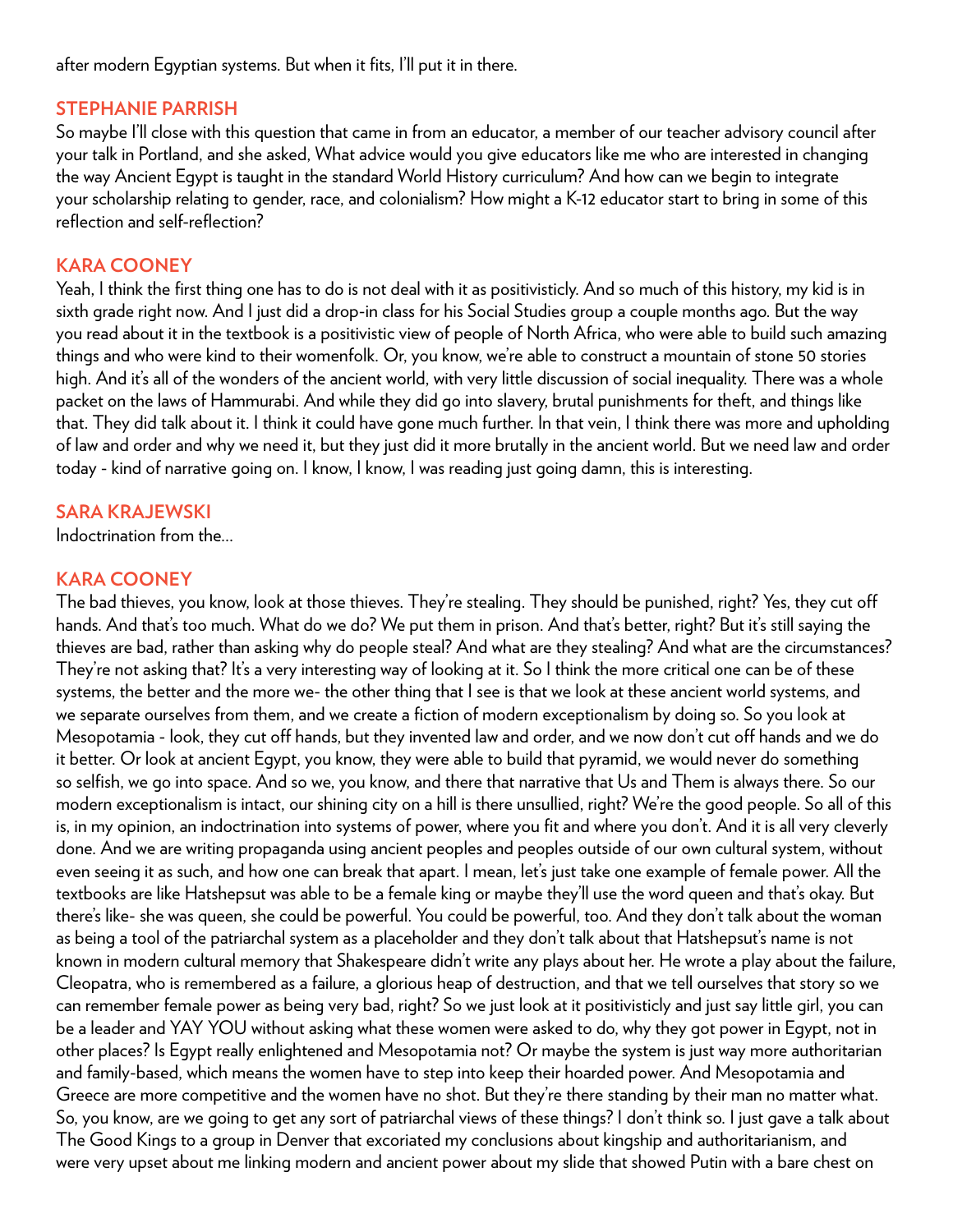horseback next to Thutmose III with his bare chest and kilt. I'm like, look masculine power, same same. And this is how we depict it. And there was- there were a group of old white men in that Egyptophile group that were scandalized by what I was saying, like deeply butt-hurt, about what I was saying. And yeah, I don't see these, these bastions of power changing in the Board of Governors at the Getty, or your museum, or my institution as quickly as we would like, because we all follow the money. And when you get down to it, if I'm a feminist looking at who has the reins of power, who holds the resources, it is the white men or men in our society, and women have very little place, and non-binary people have very little place, just follow the CEOs and my goodness, you will see that it's getting worse rather than better.

Well this all makes me want to have a podcast on positivism, too. Like, we could just talk about that, in general, and museums, and academia, and colonialism, and structures.

Yeah, and how academia celebrates it with particularism. You should follow the dynasty you shouldn't compare. You have to look at them on their own terms. You can't be Universalist, what are you thinking? It's It's irresponsible, they tell me. That I'm immoral because I'm comparing the ancient Egyptians with today. Because our systems are so different. I'm like, you know what? I don't think they really are. And I don't think we're as exceptional as you really think we are. Positivism, it's lurking everywhere. In every history class, in every Scantron exam. Everywhere.

### **STEPHANIE PARRISH**

Yeah. Well, thank you. I think that kind of closes my line of questioning. And I do hope we get to see an exhibition that tackles some of the topics and themes that, you know, you'd like to see. I think maybe your book, The Good Kings needs to become an exhibition.

### **KARA COONEY**

I can't imagine. That would be quite extraordinary. Who's going to lend? Which museums will lend their objects to our critical gaze? I don't know

### **STEPHANIE PARRISH**

Right? That's a whole other question.

### **KARA COONEY**

But then you've got to follow the money, and everyone wants to commodify this stuff. So how are you gonna do it? It's all about copyright and ownership. It's so interesting. But yeah, you know, Nat Geo let me publish it. And they let me say what I needed and wanted to say they didn't pull me back once. So there are institutions that are being brave, they do exist. And my own institution at UCLA is extraordinarily brave, and they support me. That doesn't mean they're not part of patriarchal, unequal society. But these things have to change from the inside out. And I think that we are starting to do that. And that's why there is such polarization and there is such fear. And there is such ideological pushback of, you know, forced pregnancies in Texas, and other things, gerrymandering over and not being able to vote.

### **JEANNIE KENMOTSU**

Yeah, well, we're having a lot of these discussions, especially internally, as well, Kara. And so I mean, I think you really hit the nail on the head in terms of really thinking about what is the future and where does change begin? So thank you. I really feel like this has been a wide ranging discussion. It's been amazing to have your critical perspective. We've covered lived experience in ancient Egypt and race and patriarchy, grave goods, museums, the academy, and above all power. And I think that's exactly the kind of stuff that we wanted to dig into in our awkward questions. And difficult questions for you. I hope that this is, you know, just one installment of our conversations. Thank you so much.

### **KARA COONEY**

Oh, thank you. I had a great time. These were amazingly awkward, third rail questions, and I love nothing more.